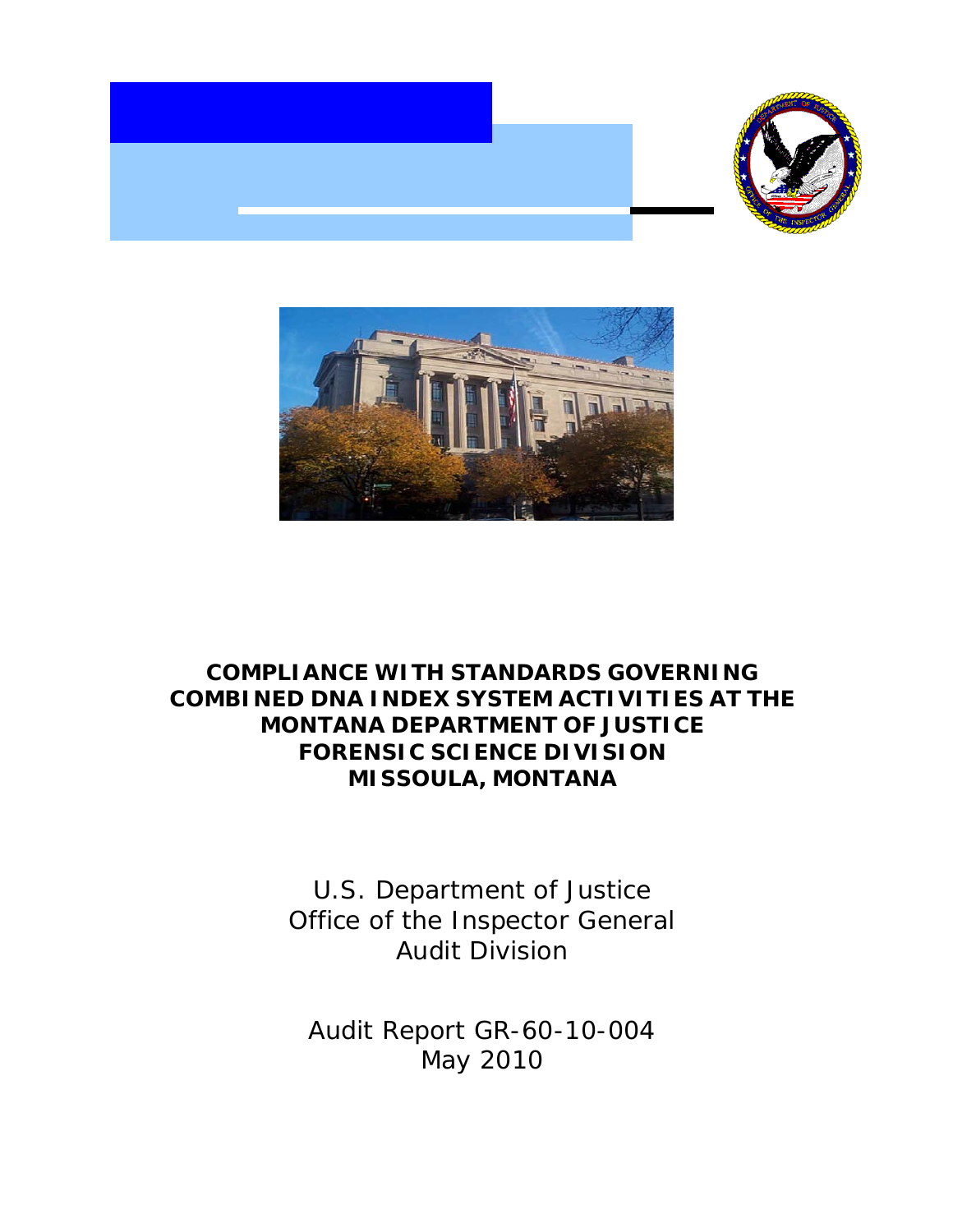## **COMPLIANCE WITH STANDARDS GOVERNING COMBINED DNA INDEX SYSTEM ACTIVITIES AT THE MONTANA DEPARTMENT OF JUSTICE FORENSIC SCIENCE DIVISION MISSOULA, MT**

## **EXECUTIVE SUMMARY**

The Department of Justice, Office of the Inspector General (OIG), Audit Division, has completed an audit of compliance with standards governing Combined DNA Index System (CODIS) activities at the Montana Department of Justice Forensic Science Division Laboratory (Laboratory). The Federal Bureau of Investigation's (FBI) CODIS program blends forensic science and computer technology to provide an investigative tool to federal, state, and local crime laboratories in the United States, as well as those from select international law enforcement agencies. The CODIS program allows laboratories to compare and match DNA profiles electronically to assist law enforcement in solving crimes and identifying missing or unidentified persons.<sup>[1](#page-1-0)</sup> The FBI's CODIS Unit manages CODIS, as well as develops, supports, and provides the program to crime laboratories to foster the exchange and comparison of forensic DNA evidence.

The FBI implemented CODIS as a distributed database with hierarchical levels that enable federal, state, and local crime laboratories to compare DNA profiles electronically. The hierarchy consists of three distinct levels that flow upward from the local level to the state level and then, if allowable, the national level. National DNA Index System(NDIS), the highest level in the hierarchy, is managed by the FBI as the nation's DNA database containing DNA profiles uploaded by law enforcement agencies across the United States. NDIS enables the laboratories participating in the CODIS program to electronically compare DNA profiles on a national level. The State DNA Index System (SDIS) is used at the state level to serve as a state's DNA database containing DNA profiles from local laboratories and state offenders. The Local DNA Index System (LDIS) is used by local laboratories.

<span id="page-1-0"></span> $\frac{1}{1}$  $<sup>1</sup>$  DNA, or deoxyribonucleic acid, is genetic material found in almost all living cells</sup> that contains encoded information necessary for building and maintaining life. Approximately 99.9-percent of human DNA is the same for all people. The differences found in the remaining 0.1-percent allow scientists to develop a unique set of DNA identification characteristics (a DNA profile) for an individual by analyzing a specimen containing DNA.